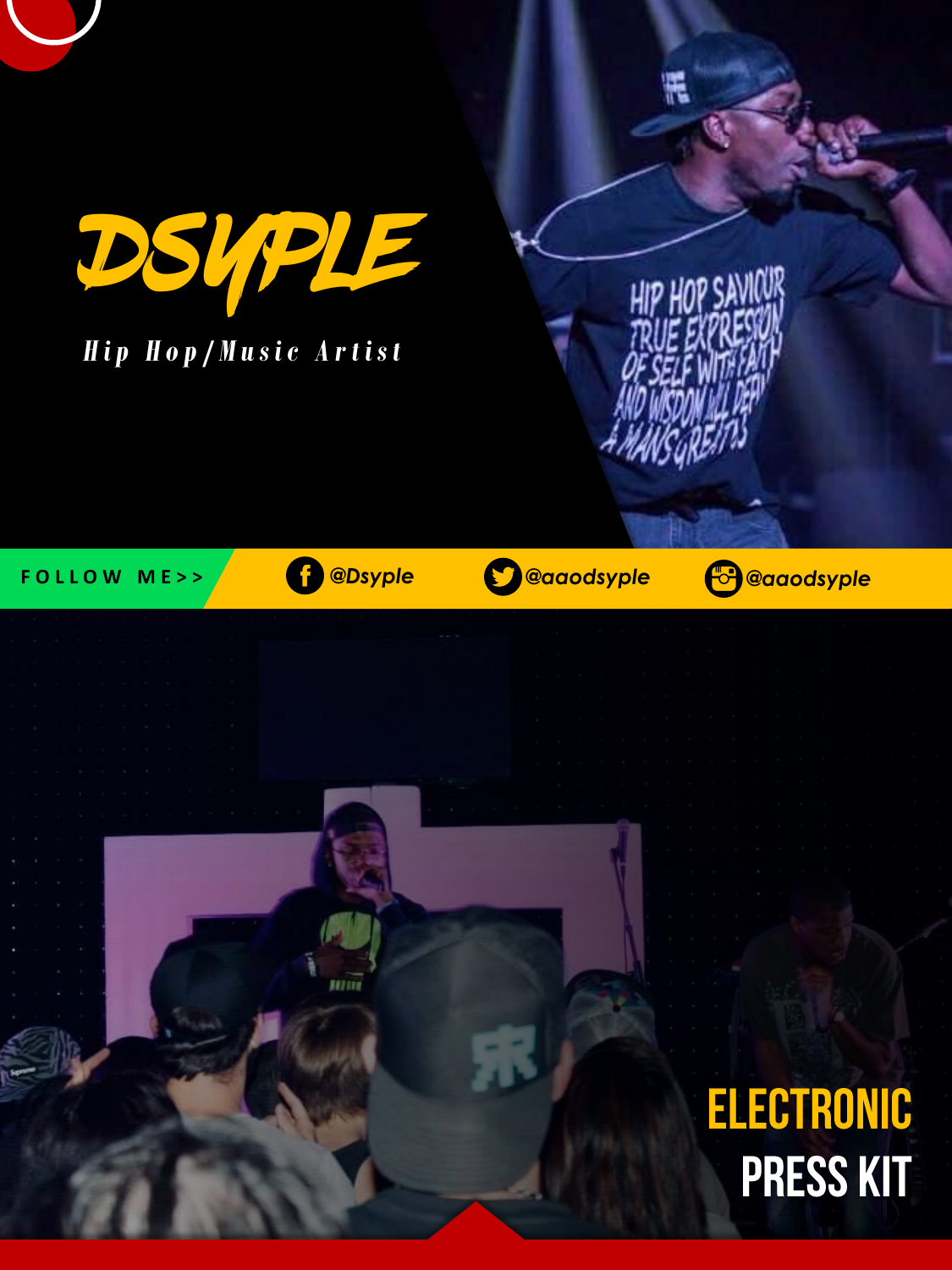

*Born 1983 in Annapolis, Maryland, Dsyple graduated from South River High School in 2001. But he was making music long before that. When he was just seven years old, he would listen to music with his brother, a fan of Public Enemy and Cyprus Hill. Dsyple loved the sound so much he started snitching his brother's cassettes, playing them in his little cassette player, and bumping to the music. He just loved it.*

*Not long after, he had a near-drowning experience that messed up his nerves. He experienced bad twitches and accelerated speech. The amazing part was finding out that all those symptoms stopped when he was making music. It didn't take long for music to become his creative outlet and the main source of his self-esteem. He started making tapes in middle school, selling them to his classmates and giving concerts in his living room. He used notebook paper to create cassette covers and sold his releases for a dollar each.*

*From these humble beginnings as a youngster, Dsyple went on to great things. As a result of his respect for God, he toured with Christian artists Shawn Broadnax and Troop, and he worked with industry professionals such as Lecrae in a major music market.*